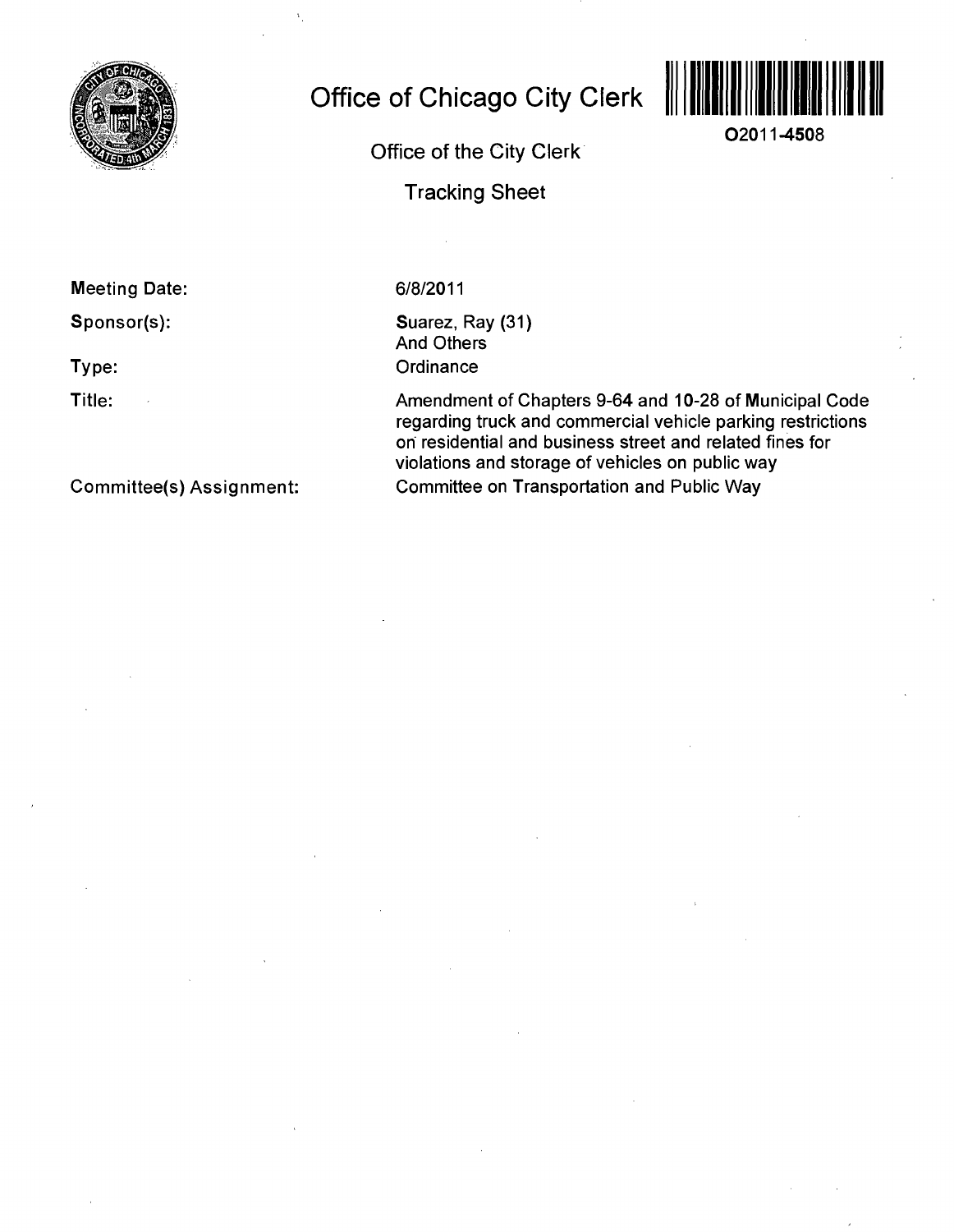## **ORDINANC E**

## **BE IT ORDAINED BY THE CITY COUNCIL OF THE CITY OF CHICAGO:**

SECTION 1. Section 9-64-170 of the Municipal Code of Chicago is hereby amended by deleting the language stricken through and by inserting the language underscored, as follows:

9-64-170 Parking restrictions <u>– Exceptions</u> – Special types of vehicles.

(a)  $(1)$  Residential streets – Restrictions. H Except as otherwise provided in this subsection (a), it shall be unlawful for any person to park at any time, including overnight, any truck, tractor, truck tractor as defined in Section 1-212 of the Illinois Vehicle Code, semi-trailer, trailer, recreational vehicle more than 22 feet in length, self-contained motor home, bus, taxicab^ commercial truck as defined in subsection (e) of this section, company car as defined in subsection (e) of this section or livery vehicle on any residential street for a longer period of time than is necessary for the reasonably expeditious loading or unloading of such vehicle, except that a the driver of a bus may park or stand the bus in a designated bus stand as authorized elsewhere in the traffic code; provided, however that in accordance with the requirements set forth in Section 9-48-050 or any other applicable provision of this Code.

 ${2}$  Residential streets – Exception for pick-up trucks and vans authorized when. In the 1st, 3rd, 4th, 5th, 6th, 7th, 9th, 10th, 12th, 13th, 14th, 15th, 16th, 17th, 18th, 19th, 20th, 21st, 22nd, 23rd, 24th, 25th, 26th, 27th, 28th, 29th, 30th, 31st, 32nd, 33rd, 34th, 35th, 37th, 40th, 42nd, 43rd, 44th, 46th, 47th, 49th and 50th wards^ this the prohibition set forth in paragraph  $(1)$  of this subsection (a) shall not apply to the owner of a pickup truck or van weighing-under 4,500 pounds who if all of the following requirements are met: (1) the pickup truck or van weighs under 4,500 pounds, and (2) the owner of the pickup truck or van has no outstanding parking violations, and (3) when such vehicle the pickup truck or van is parked at the curb adjacent to the such owners owner's place of residence, and (4) the vehicle pick-up truck or van bears a valid and current city wheel tax license emblem, and (5) the pick-up truck or van bears a valid and current special parking permit issued in accordance with paragraph (5) of this subsection (a).

 $(3)$  Residential streets – Exception for taxicabs authorized when. In the 7th, 15th, 23rd, 35th, 46th and 50th wards, this the prohibition set forth in paragraph (1) of this subsection (a) also shall not apply to the owner of a taxicab if all of the following requirements are met: (i) who the owner of the taxicab has no outstanding parking violations, when and (ii) such-vehicle the taxicab is not in service, when the vehicle and (iii) the taxicab is parked at the curb adjacent to the taxicab owner's place of residence, and when the vehicle (iv) the taxicab bears a valid and current city wheel tax license emblem, and a  $(v)$  the taxicab bears a valid and current special permit issued in accordance with paragraph (5) of this subsection (a).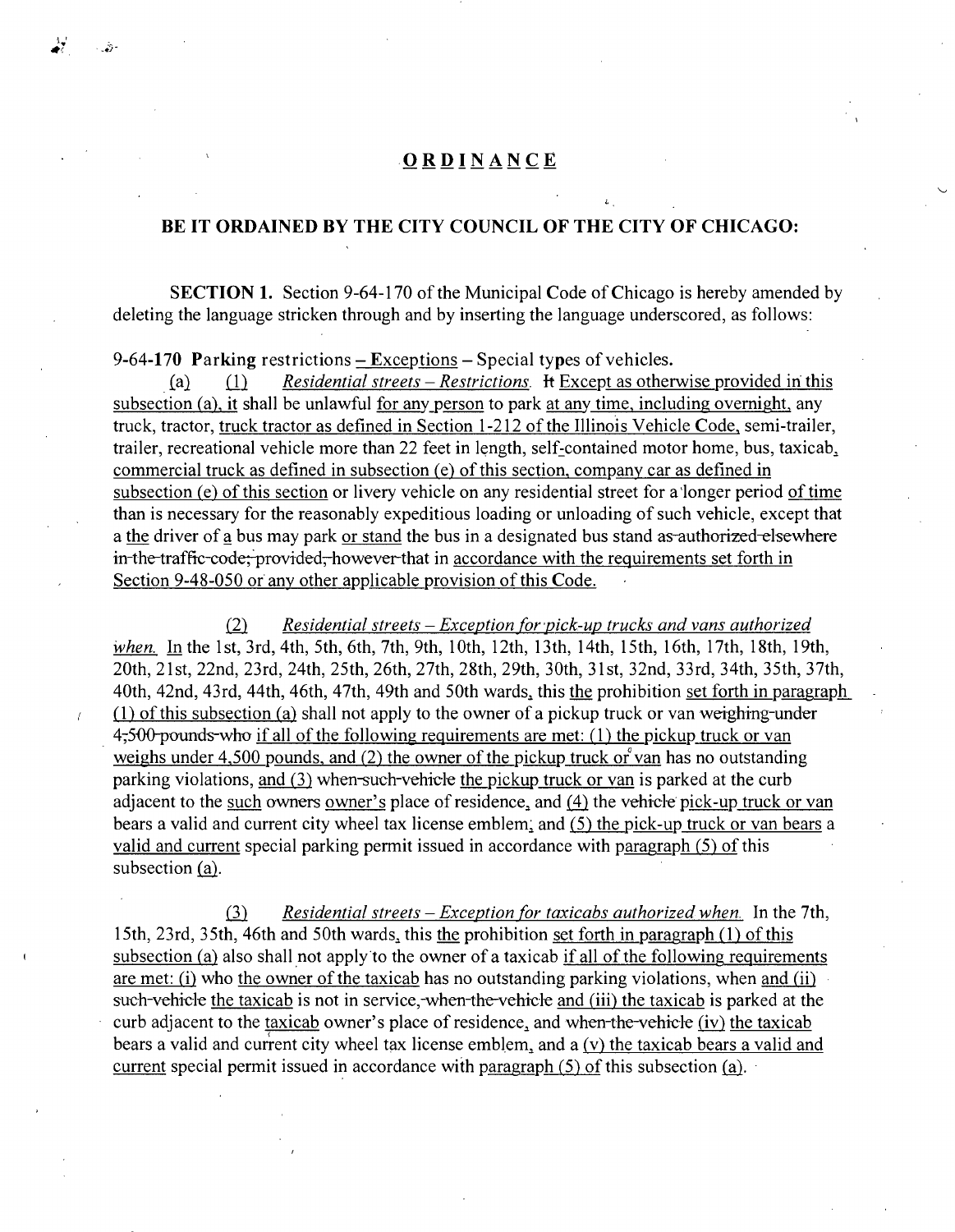(4) Residential streets  $-$  Exception for company cars authorized when. The prohibition set forth in paragraph  $(1)$  of this subsection  $(a)$  shall not apply to the owner or any authorized driver of a company car if all of the following requirements are met: (i) the owner or authorized driver of the company car has no outstanding parking violations: and (ii) the company car is parked at the curb adjacent to the owner's or authorized driver's place of residence: and (iii) the company car bears a valid and current city wheel tax license emblem, and (iv) the. company car bears a valid and current special parking permit issued in accordance with paragraph (5) of this subsection (a).

Д.

 $\mathbf{e}_\mathrm{A}$ 

 $(5)$  Residential streets – Special parking permit required when – Application procedure. The owner shall apply for a permit for such parking from the aldennan of the ward in which he or she resides. If a special parking permit is required under paragraph (a)(2), (a)(3) or (a)(4) of this subsection (a) to park a vehicle in froat of a residence, the person eligible to apply for such special parking permit shall submit an application for such special parking permit to the alderman of the ward in which such person resides. The Aalderman shall evaluate the vehicle identified in such application for compliance with relevant provisions of the municipal-code Chicago Municipal Code and shall issue a special parking permit to such person if the alderman believes that the vehicle is believed to be compliant in compliance with the relevant provisions of the Code.

A special parking permit issued under this subsection shall be valid until the thirtieth day of June following the date of issuance<sub> $\overline{z}$ </sub>. The Such permit shall be affixed, without the use of supplemental adhesives, to the inside of the windshield of the vehicle; and shall be placed directly above the city wheel tax license emblem. If a residential parking zone restriction is in effect at the owners applicable place of residence, a residential parking permit shall also be required in accordance with Section 9-64-090.

 $(6)$  Residential streets – Penalty for violation. A violator In addition to any other penalty provided by law, any person who violates any requirement of this subsection (a) shall be subject to the fine set forth in Section 9-100-020.

(b) Business streets  $-R$  estrictions  $-R$  xeeptions  $-P$  enalty for violation. It shall be unlawful for any person to park at any time, including overnight, any truck, truck tractor as defined in Section 1-212 of the Illinois Vehicle Code, semi-trailer, trailer, self-contained motor home, commercial truck as defined in subsection (e) of this section or bus on any business street in the city for a longer period of time than is necessary for the reasonably expeditious loading or unloading of such vehicle, except that a the driver of a bus may park or stand the bus in a designated bus stand as authorized elsewhere in the traffic code in accordance with the requirements set forth in Section 9-48-050 or any other applicable provision of this Code. It shall be unlawful for any person to park any taxicab on any business street in the city for a period of time longer than two hours between the hours of 2:00 A.M. and 7:00 A.M.; provided, however, that this prohibition shall not apply to taxicabs parked on business streets in the 23rd, 46th ward.

 $\overline{2}$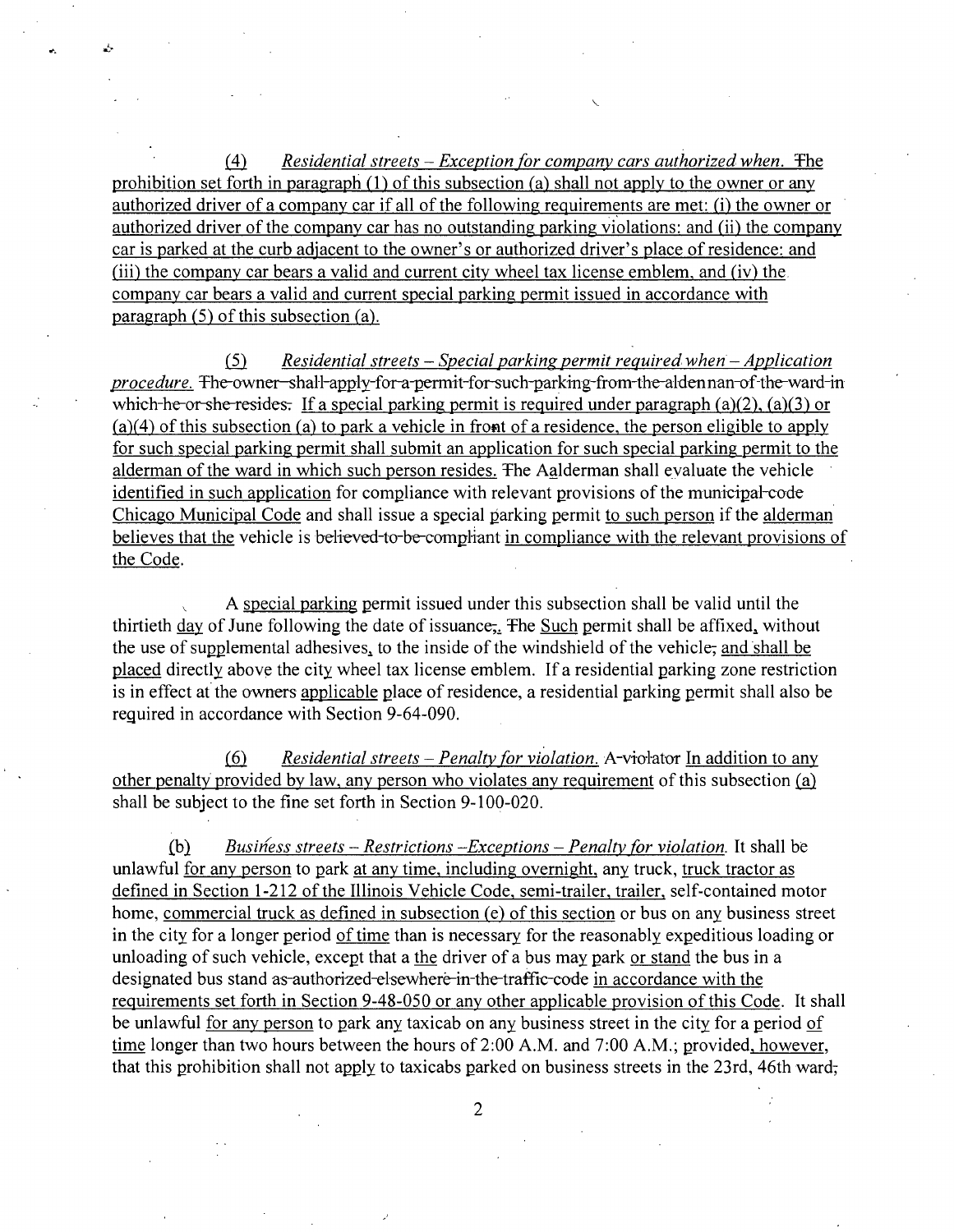and  $49<sup>th</sup>$  Ward wards and in the 50th Wward (on Devon Avenue and Western Avenue). A violator In addition to any other penalty provided by law, any person who violates any requirement of this subsection (b) shall be subject to the fine set forth in Section 9-100-020.

(c) Citywide restriction – Parking near crosswalk – Penalty for violation. It shall be unlawful to stand or park any vehicle six feet or greater in height within 20 feet of a any crosswalk. A violator of this subsection In addition to any other penalty provided by law, any person who violates this subsection (c) shall be subject to the fine set forth in Section 9-100-020.

(d) Impoundment authorized when. It-shall-be-unlawful-to-park-a-truck-tractor-as defined in Section 1=212 of the Illinois Vehicle Code, a commercial truck, a semi-trailer or a trailer on any business street or residential street in the city for a longer period than is necessary for the reasonably expeditious loading or unloading of such vehicle. This prohibition shall not apply-to-the-owner-of-a-pickup-truck-or-van-weighing-under-4,500-pounds-who-has-no outstanding parking violations, when such vehicle is parked on a residential street at the curb adjacent to the owner's place of residence and the vehicle bears a valid and cun ent city wheel tax license emblem and a special parking permit issued in accordance with subsection (a). A violator of this subsection shall be subject to the fine set forth in Section 9-100-020. In addition to such any fine or other penalty provided by law, the a any commercial truck as defined in subsection  $(e)$ of this section, or truck tractor as defined in Section 1-212 of the Illinois Vehicle Code, or semi-trailer or trailer that is parked on any residential street in violation of subsection (a) of this section or on any business street in violation of subsection (b) of this section shall be subject to immobilization and impoundment, without prior notice or placement on an immobilization list.

(e) For the purposes of this section, $\therefore$ 

 $\tilde{a}$ 

"eCommercial truck" means shall mean (i) a any motor vehicle marked, emblazoned, or otherwise represented as being used for the transportation of property in the furtherance of any commercial or industrial enterprise, for hire or not for hire; or (ii) any motor vehicles carrying merchandise or supplies of a commercial or industrial nature; or (iii) any "junk vehicles" as defined in Section 4-216-010; or (iv) any vehicle that has a gross weight of more than 9,000 pounds.

"Company car" shall mean an automobile that is owned or leased by a business entity for use by any employee of such business entity in connection with such employee's work or for any other purpose. The term "company car" does not include any truck, tractor, truck tractor as defmed in Section 1-212 of the Illinois Vehicle Code, semi-trailer, trailer, recreational vehicle more than 22 feet in length, self-contained motor home, bus, taxicab, commercial truck as defined in subsection (e) of this section or livery vehicle.

3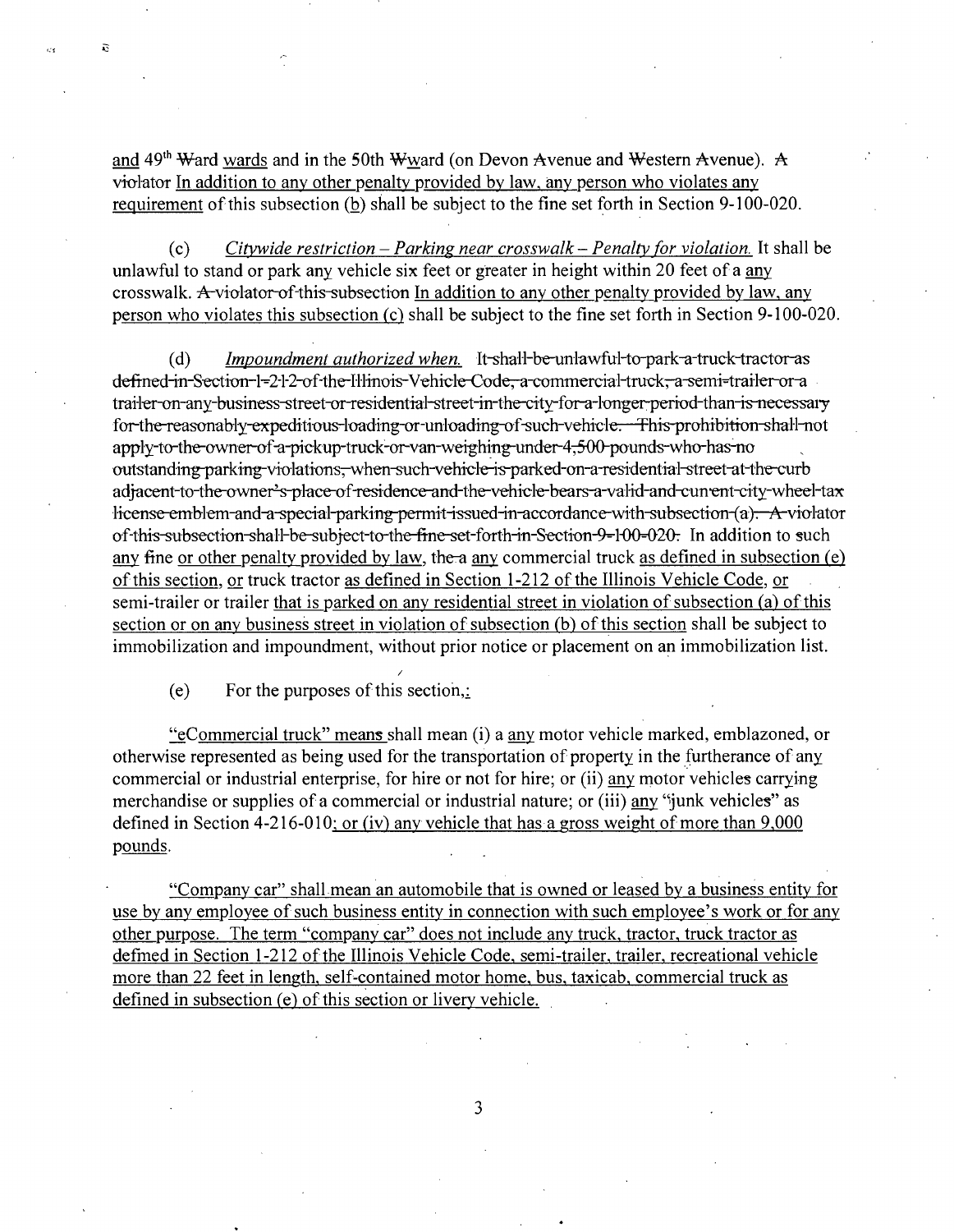SECTION 2. Section 9-100-020 of the Municipal Code of the City of Chicago is hereby amended by deleting the language stricken through and by inserting the language underscored, as follows:

## **9-100-020 Violation - Penalty.**

*(Omitted text is not affected by this ordinance)* 

(b) The fines listed below shall be imposed for a violation of the following sections of the traffic code:

Traffic Code Section Fine 9-12-060 \$90.00

*(Omitted text is not affected by this ordinance)* 

*(Omitted text is not affected by this ordinance)* 

SECTION 3. Secfion 10-28-070 of the Municipal Code of the City of Chicago is hereby amended by deleting the language stricken through and by inserting the language underscored, as follows:

10-28-070 Storage of goods on public ways.

(1) (a) No person shall use any public way for the storage of personal property, goods, wares or merchandise of any kind.

 $(b)$  Nor-shall any No person place or cause to be placed in or upon any public way, any barrel, box, hogshead, crate, package or other obstruction of any kind, or permit the same to remain thereon longer than is necessary to convey such article to or from the premises abutting on such sidewalk.

(c) For this the purpose of receiving or delivering merchandise, no person shall occupy over more than four (4) feet of the outer edge of the sidewalk in front of his the store or building where such merchandise is being received or delivered.

(d) No person engaged in the business of repossessing motor vehicles of any type shall store or park any such repossessed vehicle on the public way. Any person violating